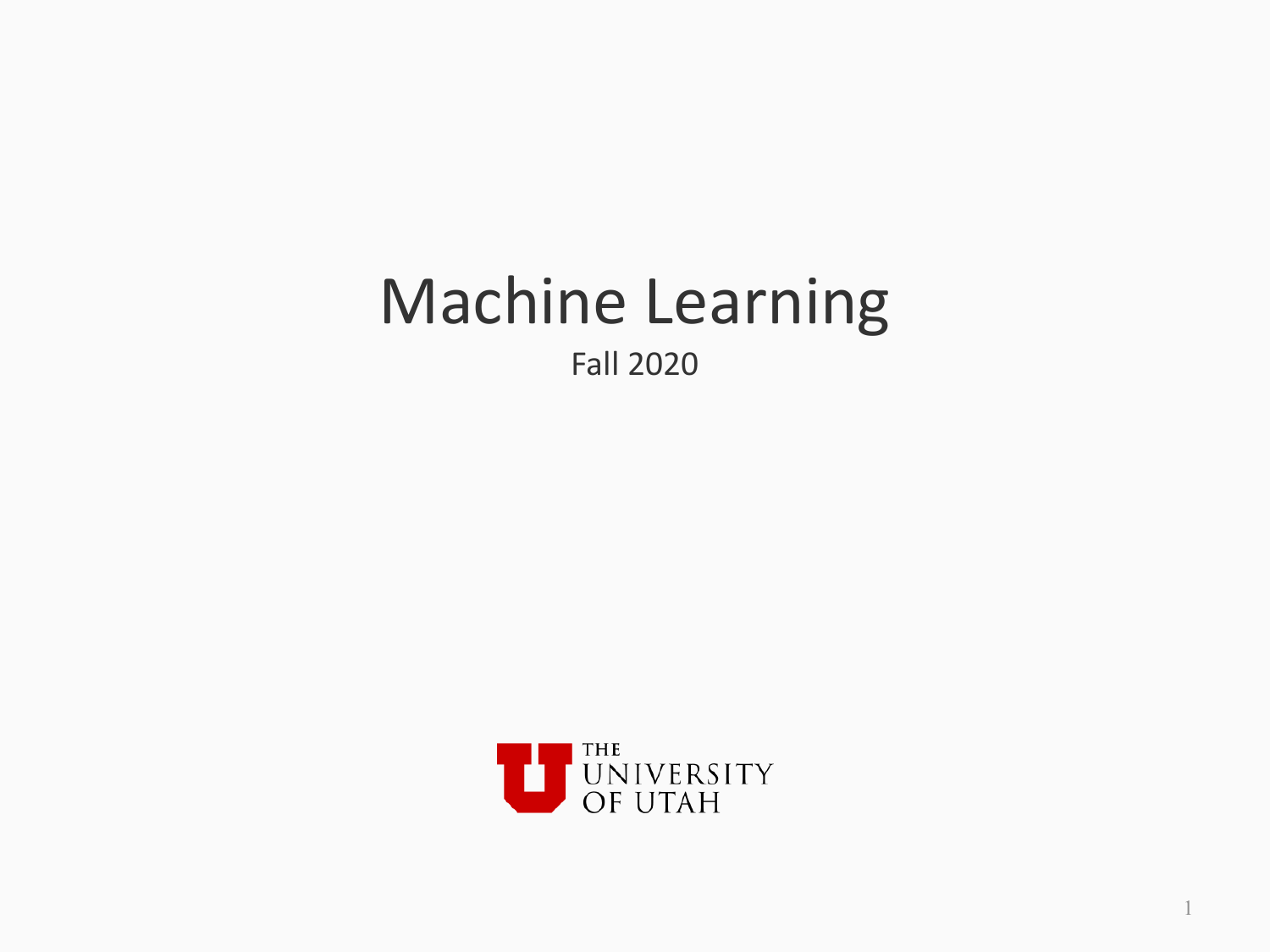## Classroom mechanics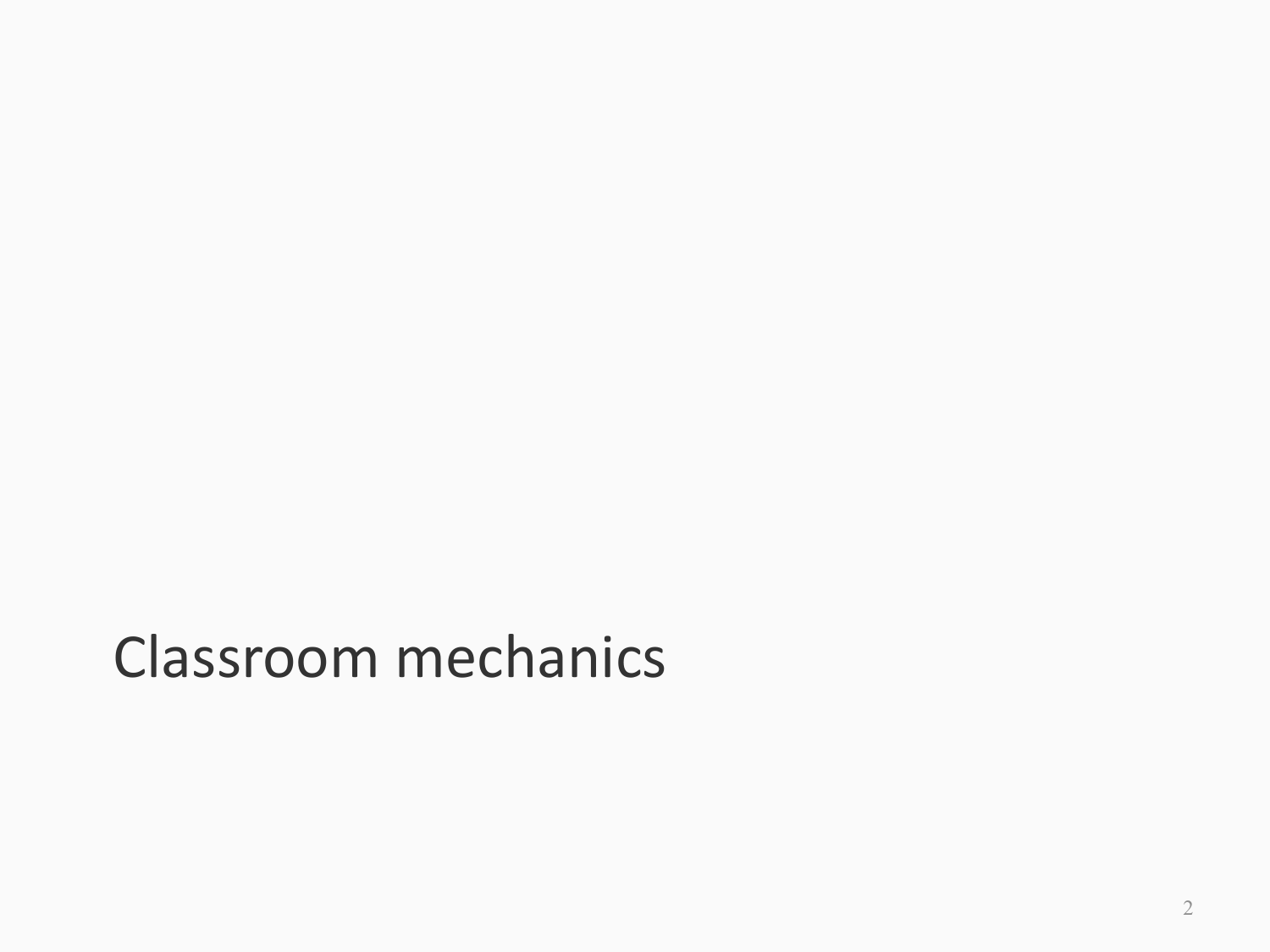# Smoother online interactions

Class will be offered via Zoom for the entire semester

Some suggestions to streamline things:

- $-$  Use the chat in Zoom to ask questions
- $-$  Please mute your microphone if you are not speaking
	- Mostly to avoid audio feedback or other issues
	- Don't forget to unmute (or press the spacebar) if you have to speak though!
- $-$  You don't need to keep your video on if you don't want to

#### **Default: Both video and audio are muted**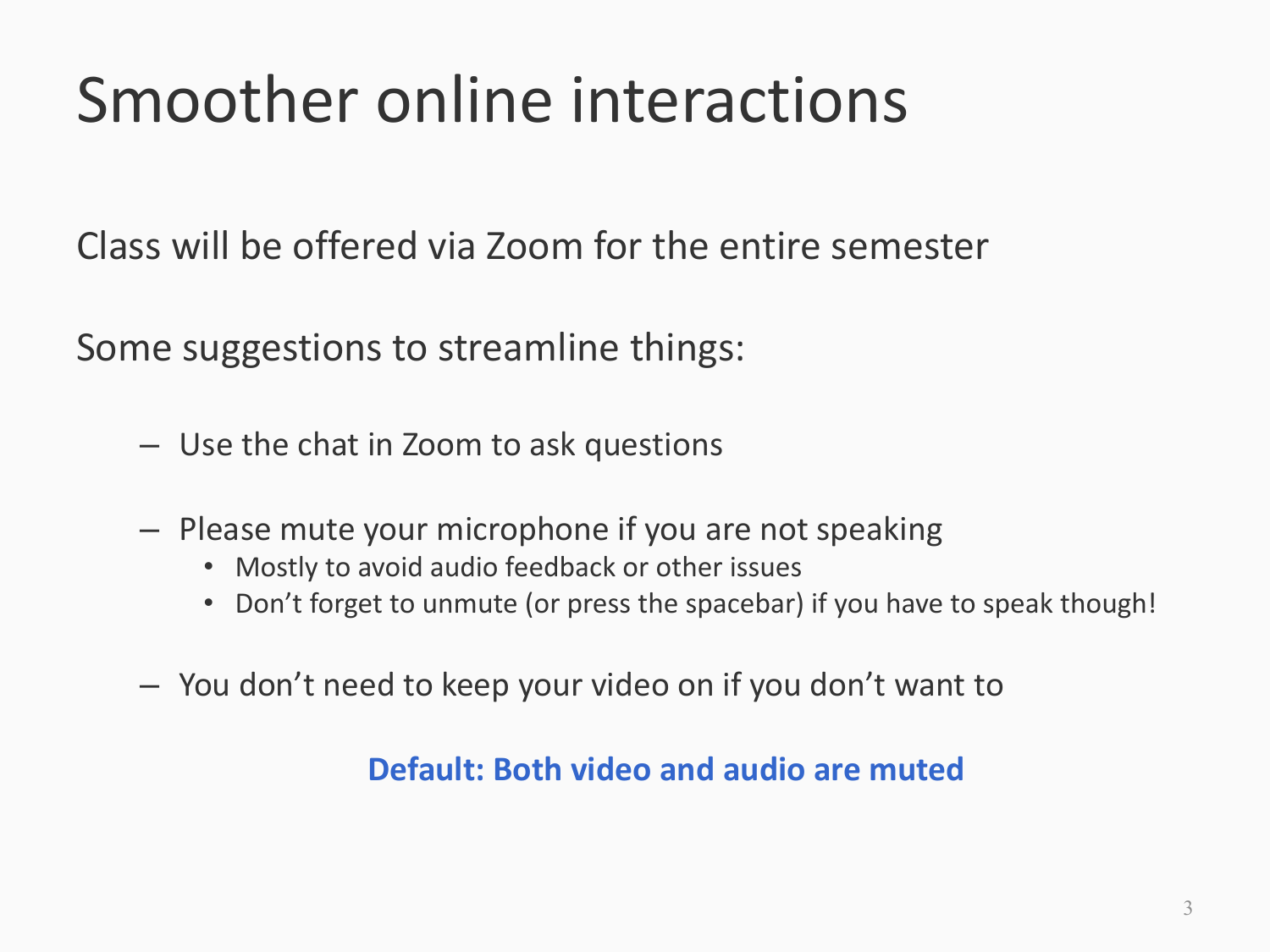*Online class*  $\neq$  *passive listening to a video* 

Participating in class aids understanding

 $\mathcal{W}$  and  $\mathcal{W}$  are the set of  $\mathcal{W}$  and  $\mathcal{W}$  are the set of  $\mathcal{W}$ 

- Especially the complex material we will cover over the semester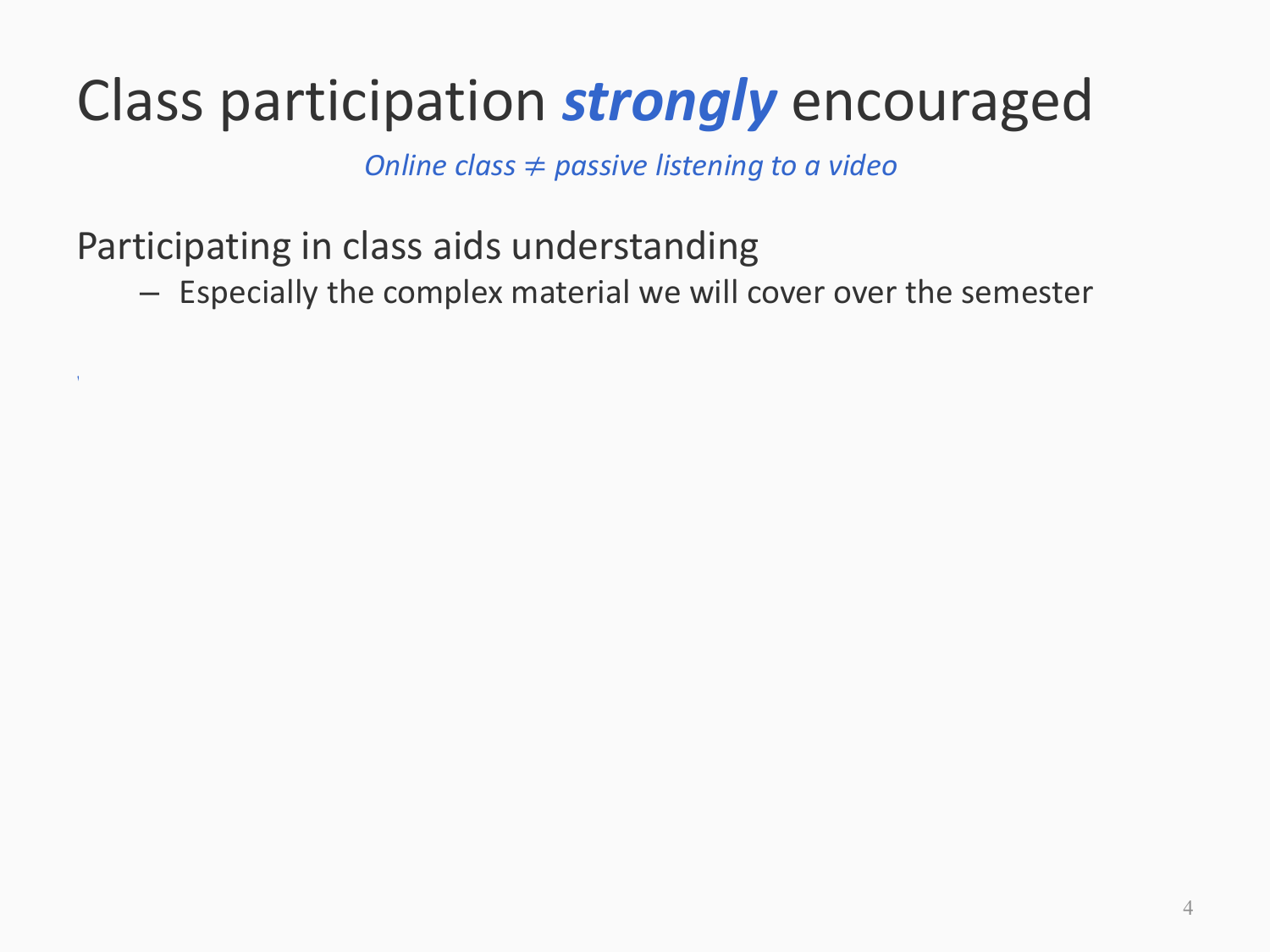*Online class*  $\neq$  *passive listening to a video* 

Participating in class aids understanding

- Especially the complex material we will cover over the semester

### Ways to participate in class

- $-$  If you have any questions:
	- *Either*: Type it in chat and we will respond in chat or in the lecture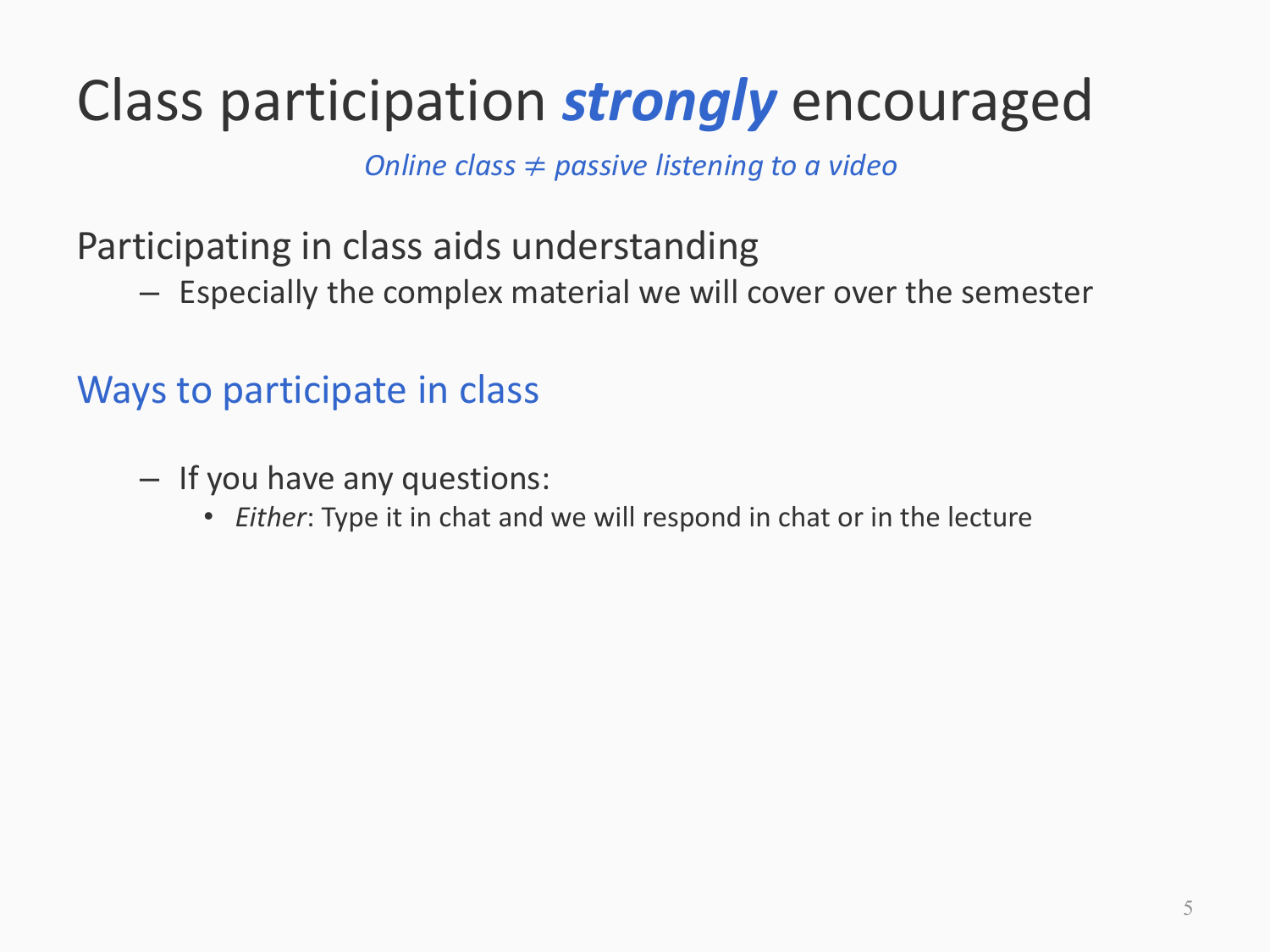*Online class*  $\neq$  *passive listening to a video* 

Participating in class aids understanding

 $-$  Especially the complex material we will cover over the semester

#### Ways to participate in class

- $-$  If you have any questions:
	- *Either*: Type it in chat and we will respond in chat or in the lecture
	- *Or*: Just type "I have a question" in chat, or use the "raise hand" feature in zoom. One of us will call you, you can unmute yourself and ask the question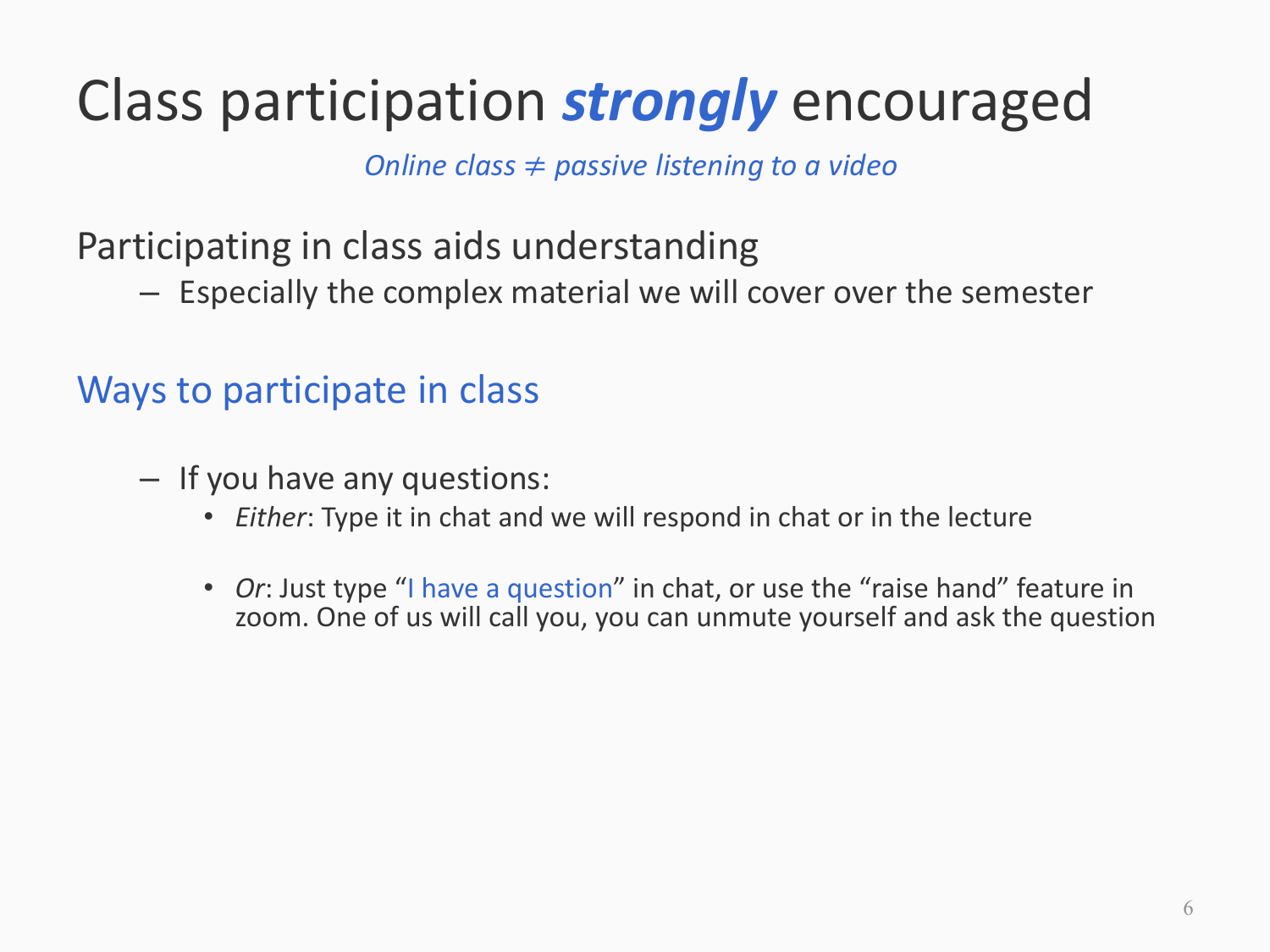*Online class*  $\neq$  *passive listening to a video* 

Participating in class aids understanding

 $-$  Especially the complex material we will cover over the semester

#### Ways to participate in class

- $-$  If you have any questions:
	- *Either*: Type it in chat and we will respond in chat or in the lecture
	- *Or*: Just type "I have a question" in chat, or use the "raise hand" feature in zoom. One of us will call you, you can unmute yourself and ask the question
- $-$  There will be occasional polls in Zoom. Please participate.
- $-$  Other ideas? We are open to new suggestions. Feel free to contact us via Canvas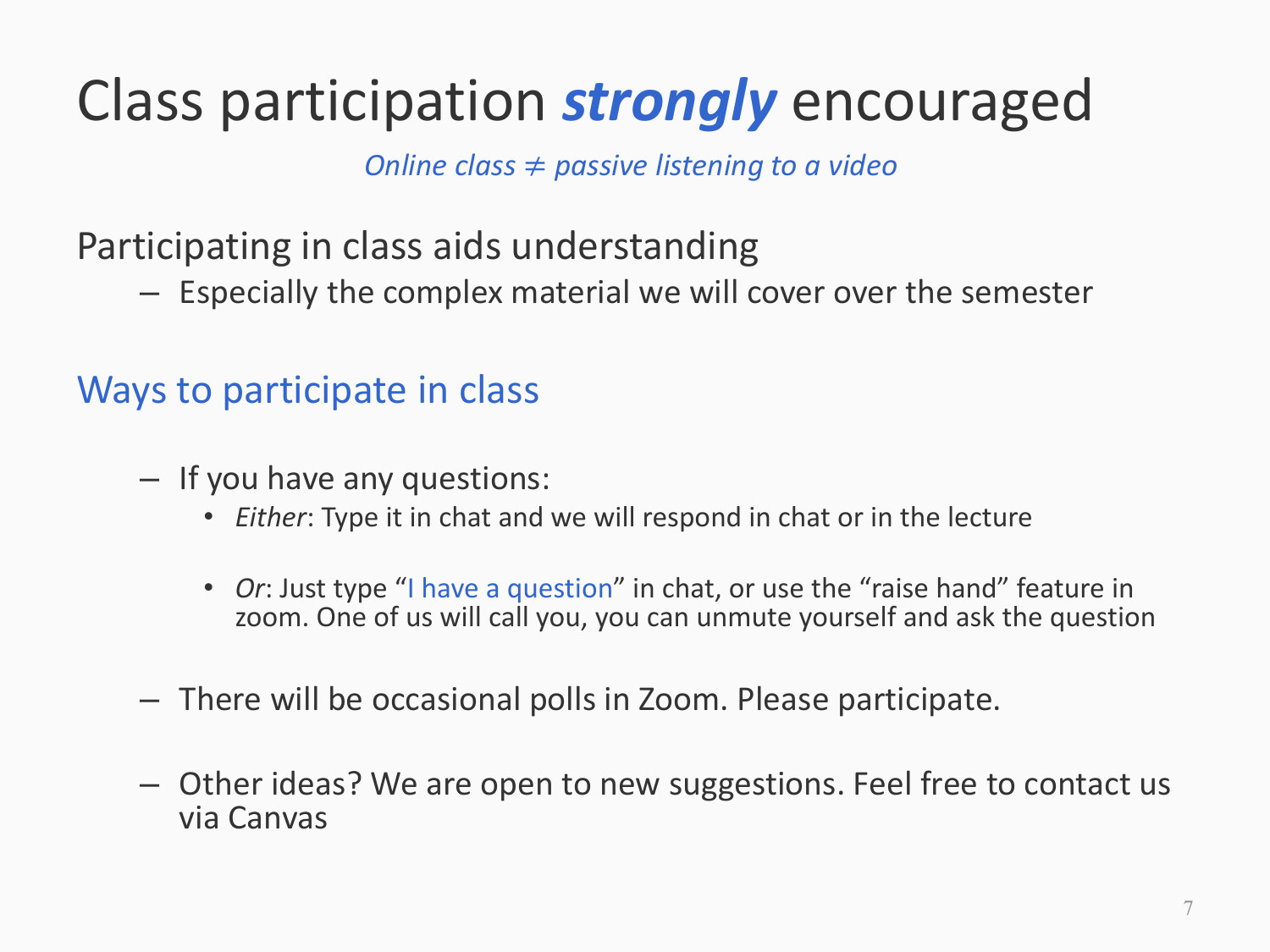## Course Logistics and Information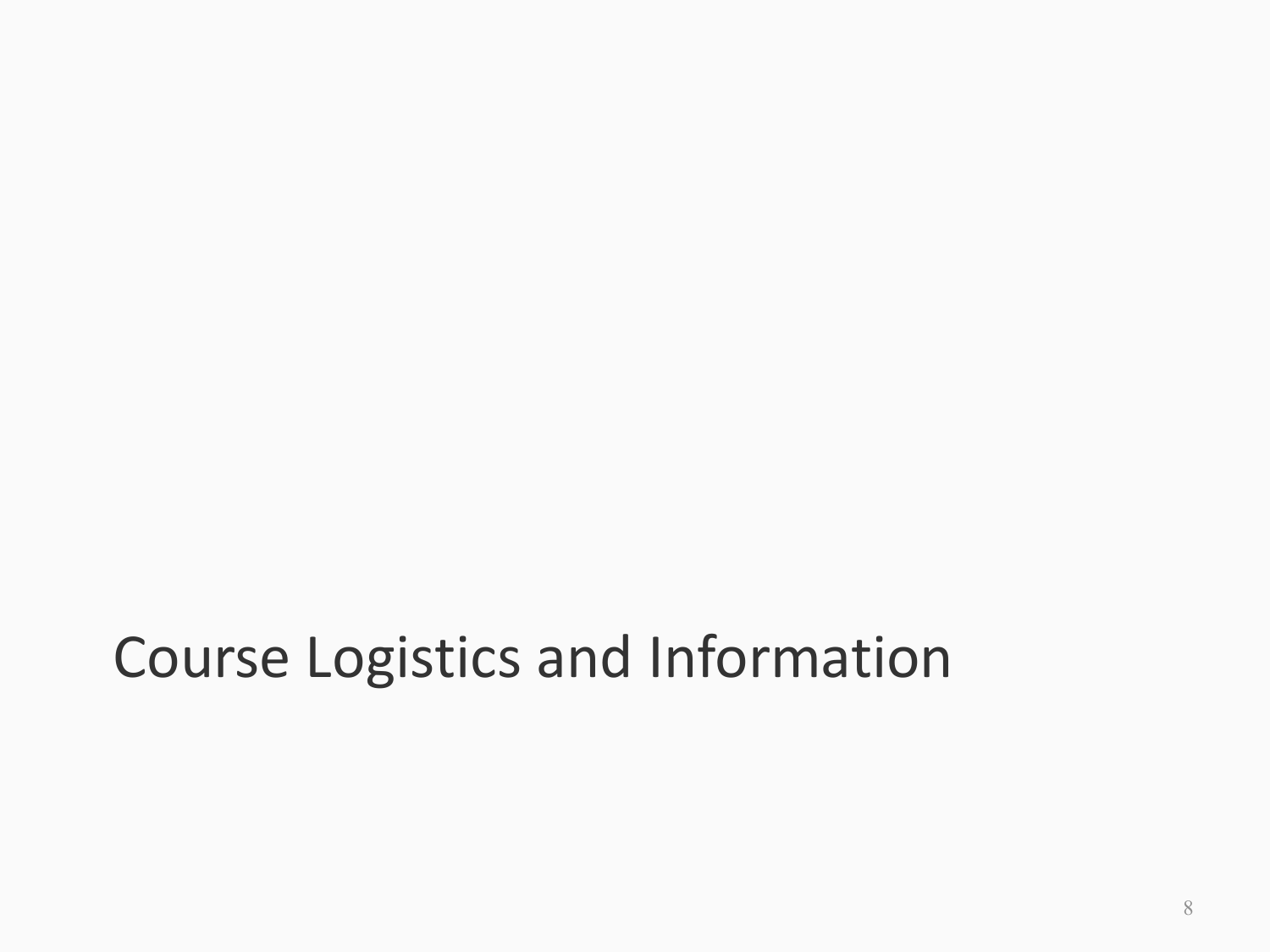# Basic information

Course website:

http://svivek.com/teaching/machine-learning

Discussion forum: Canvas (link on course website) All of you should have access to Canvas by now

Lectures: via Zoom Also live streamed on Youtube (with a 15-30 second lag)

Class will be recorded and streamed live Lectures will be posted on the website

Canvas for announcements, and managing submissions and grades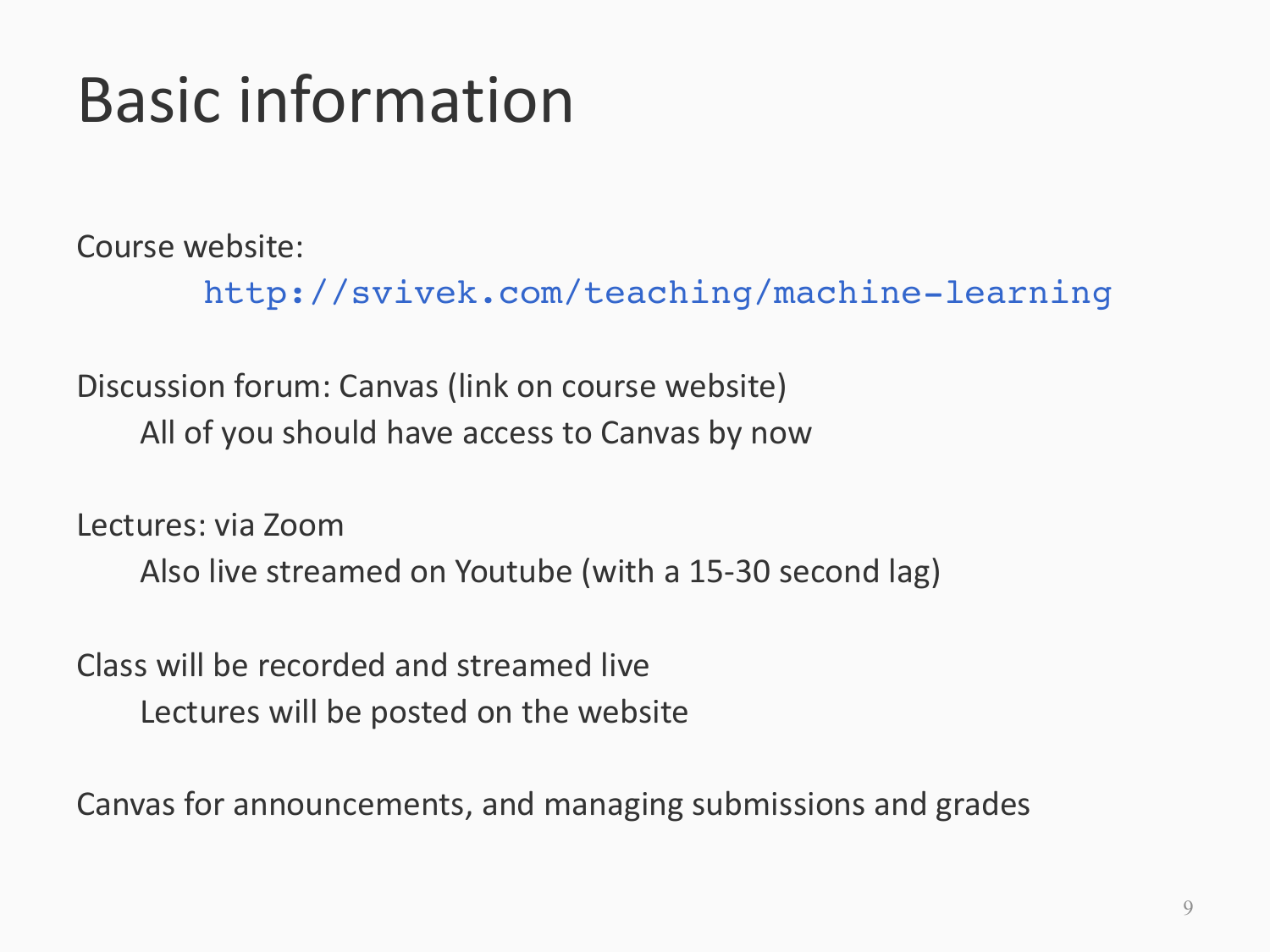# Basic information

Course website:

http://svivek.com/teaching/machine-learning

Discussion forum: Canvas (link on course website) All of you should have access to Canvas by now

Lectures: via Zoom

Also live streamed on YouTube (with a 15-30 second lag)

Class will be recorded and streamed live Lectures will be posted on the website Try to attend the class live rather than *watch the video afterwards*

Makes sure that you don't miss anything and gives you the chance to clarify things

Canvas for announcements, and managing submissions and grades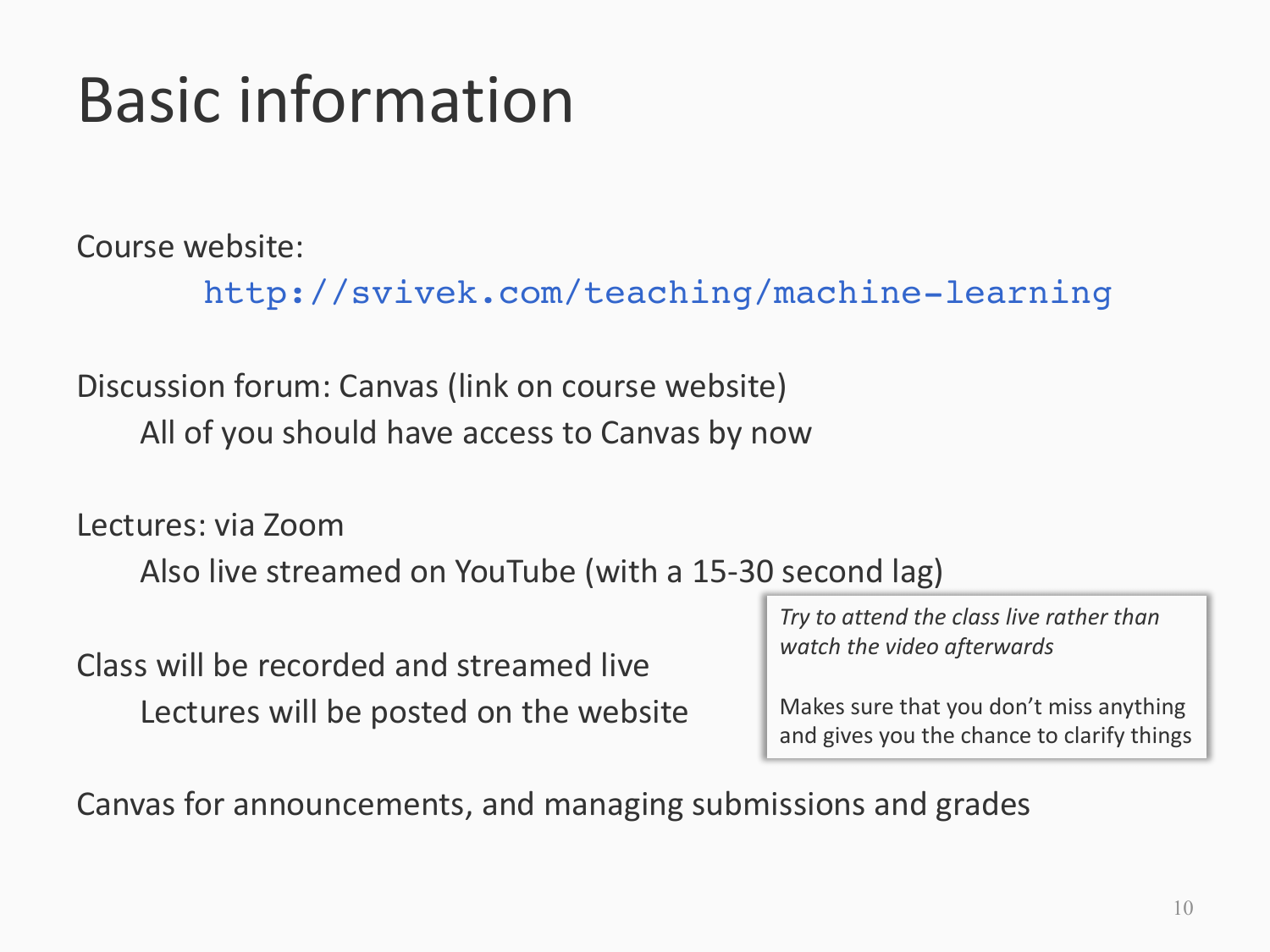# People and meetings

- Lectures: Tue, Thu  $9:10 10:30$  PM
- Instructor: Vivek Srikumar  $-$  Office: 3126 MEB
	- Office hours: Tue 10:45 AM

URLs for all these meetings available on Canvas. *See announcement.*

All office hours via Zoom

• Teaching assistants

Jadie Adams Wed 9:30 AM Ashim Gupta Mon 1:30 PM Mattia Medina-Grespan Thu 11:00 AM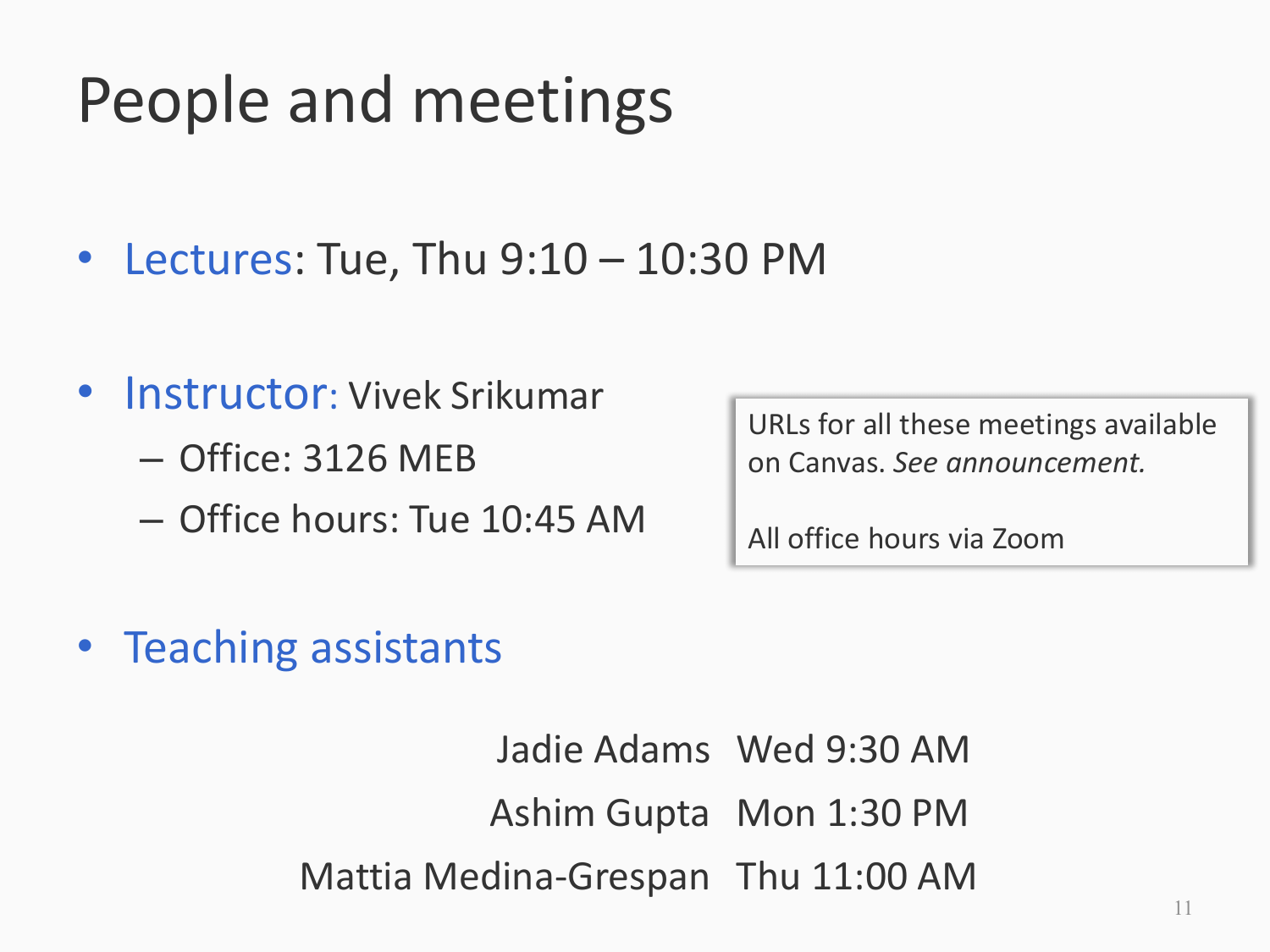# Communication with staff

Use the discussion board and Canvas as primary forms of communication

- $-$  Except, of course, for confidential/personal stuff
- $-$  Email turnaround time may be longer. **Please prefix any emails with the class number!**

Look for announcements on Canvas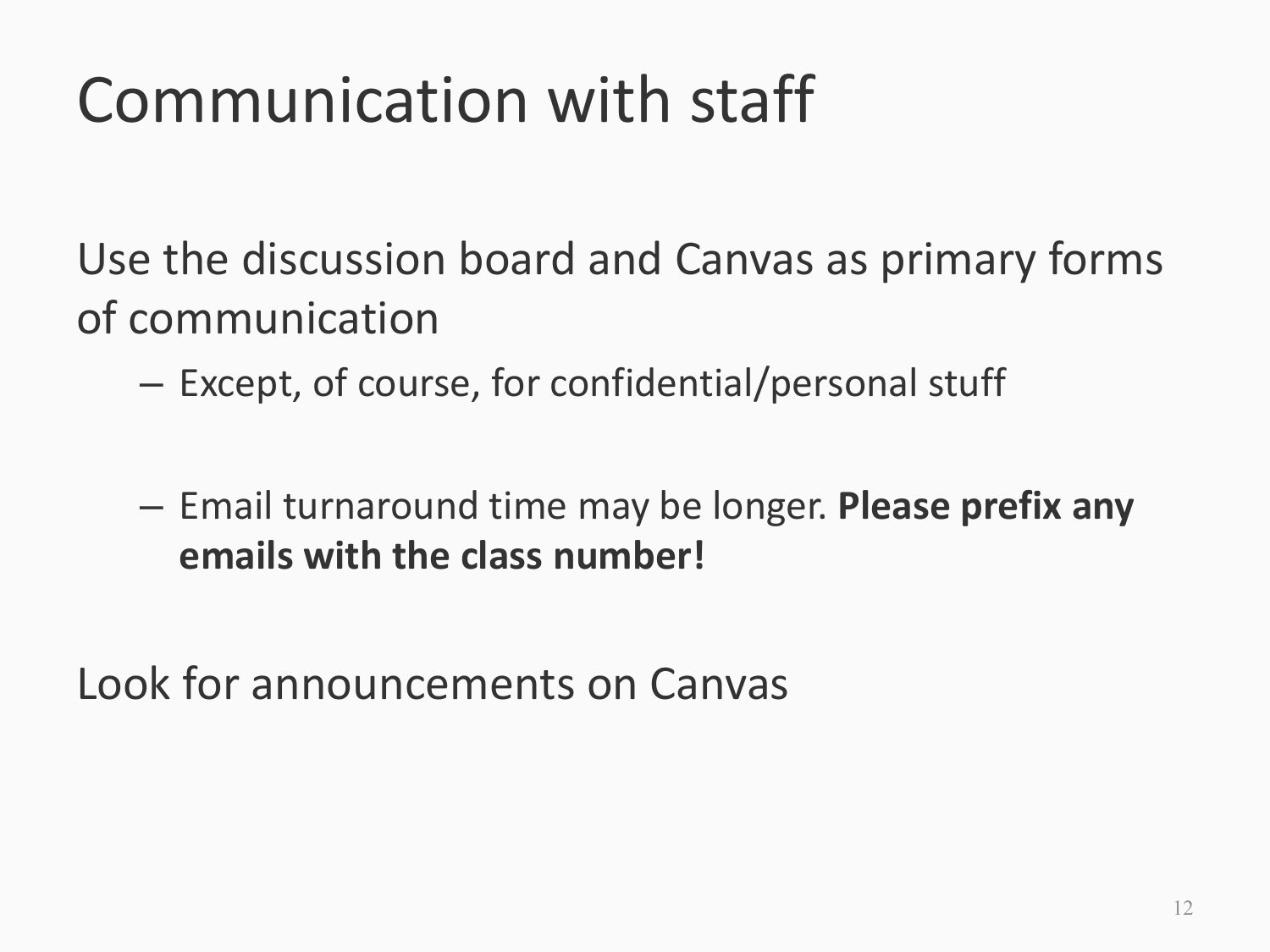### How will you learn? *See details on class website*

- Pre-requisites
	- $-$  Basic probability theory and statistics
	- $-$  Linear algebra
	- $-$  CS skills to be able to reason about algorithms and implement them
- No required text book, class is self contained
	- $-$  Any required material will be made available
	- $-$  Lectures will be posted on class website
	- $-$  A growing collection of resources (linear algebra, probability) on the website
- **Grading**

| Assignments 65% |  | Grad students will have more<br>work for assignments, and curved<br>separately from undergrads |
|-----------------|--|------------------------------------------------------------------------------------------------|
| Final exam 10%  |  |                                                                                                |
| Project 25%     |  |                                                                                                |

https://svivek.com/teaching/machine-learning/fall2020/*info.html*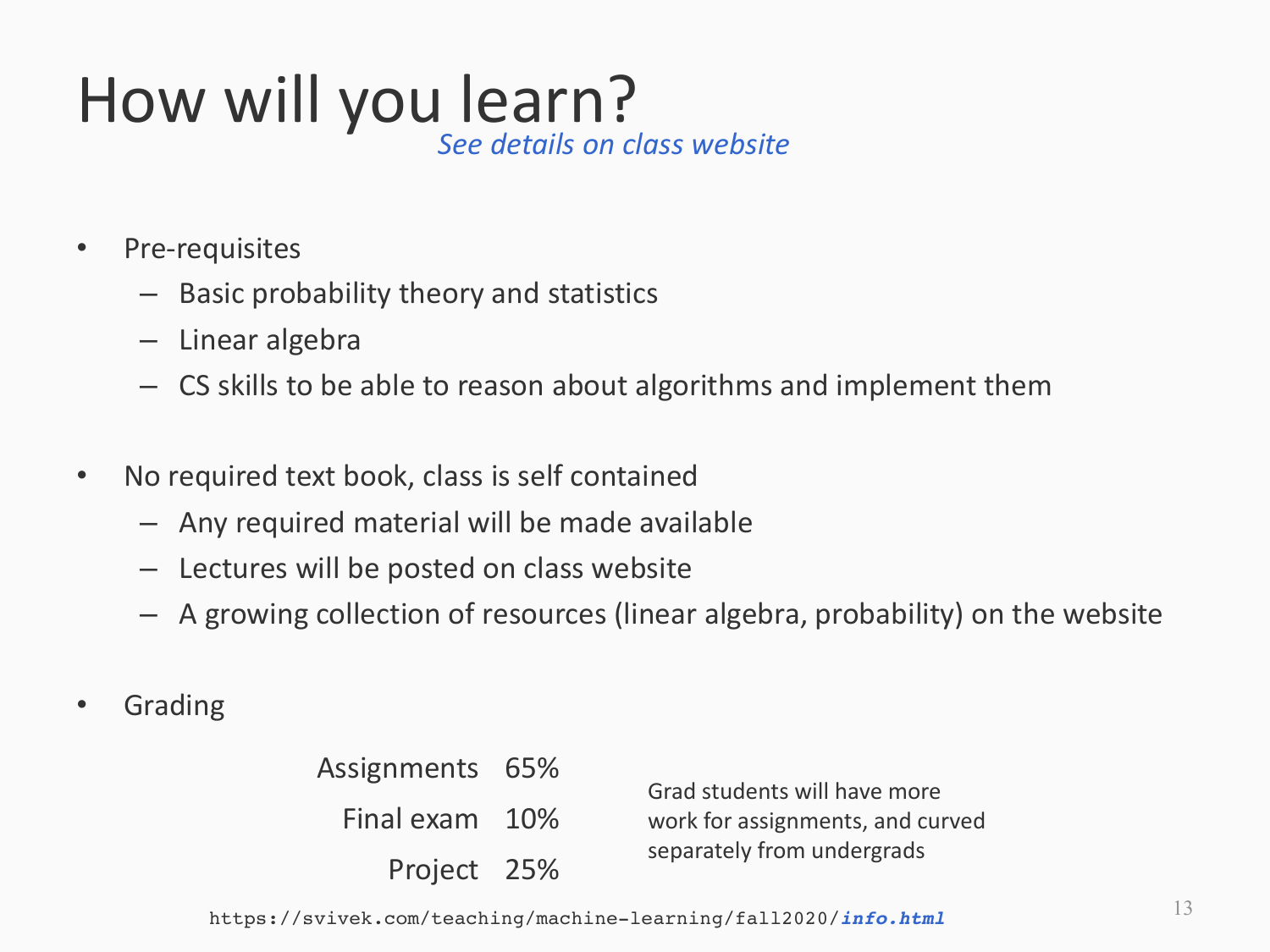## Homeworks

*See details on class website*

- 6-7 homeworks in all. Roughly one every two weeks
	- $-$  Graduate students may have extra questions
- May involve a programming component
	- $-$  Your code must run on the CADE machines
	- We *strongly* prefer Python (but will allow a small set of other languages)
- *Only* digital submissions on Canvas will be accepted
- Late policy
	- $-$  Assignments accepted up to 24 hours after deadline with a 10% penalty
		- i.e a 90 will become  $90 9 = 81$
	- $-$  Will not be accepted after that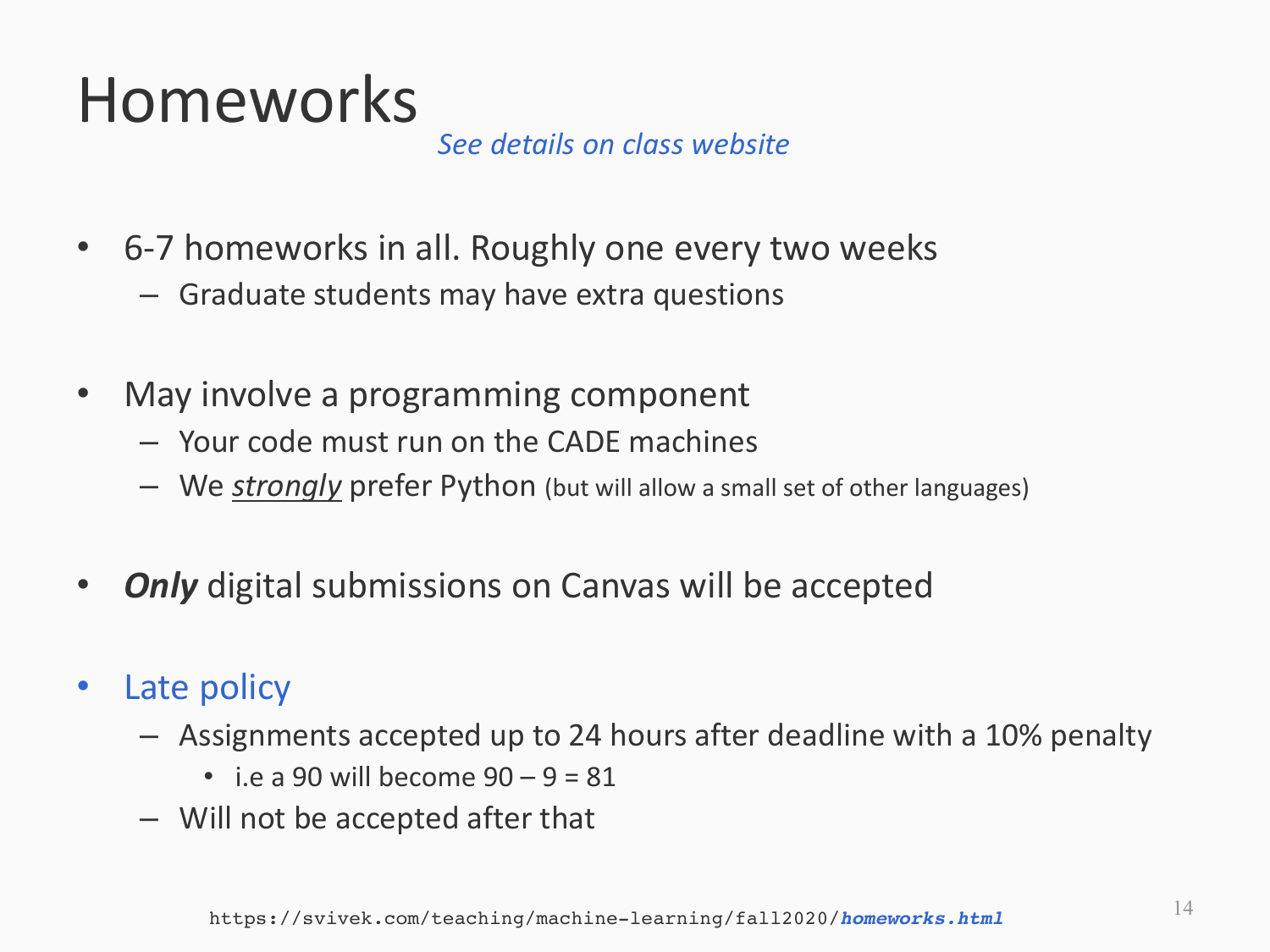

#### *See details on class website*

- Goal: To show (yourself, me and everyone) what you have learned
	- $-$  Use ideas you see in the lectures and homeworks, make it interesting both to you and me
- Competitive project: Work **individually** on a dataset that we provide, common leaderboard on Kaggle
- Several milestones for projects
	- $-$  See class website for more information
	- $-$  Important milestone coming up (Sep 12): Project information due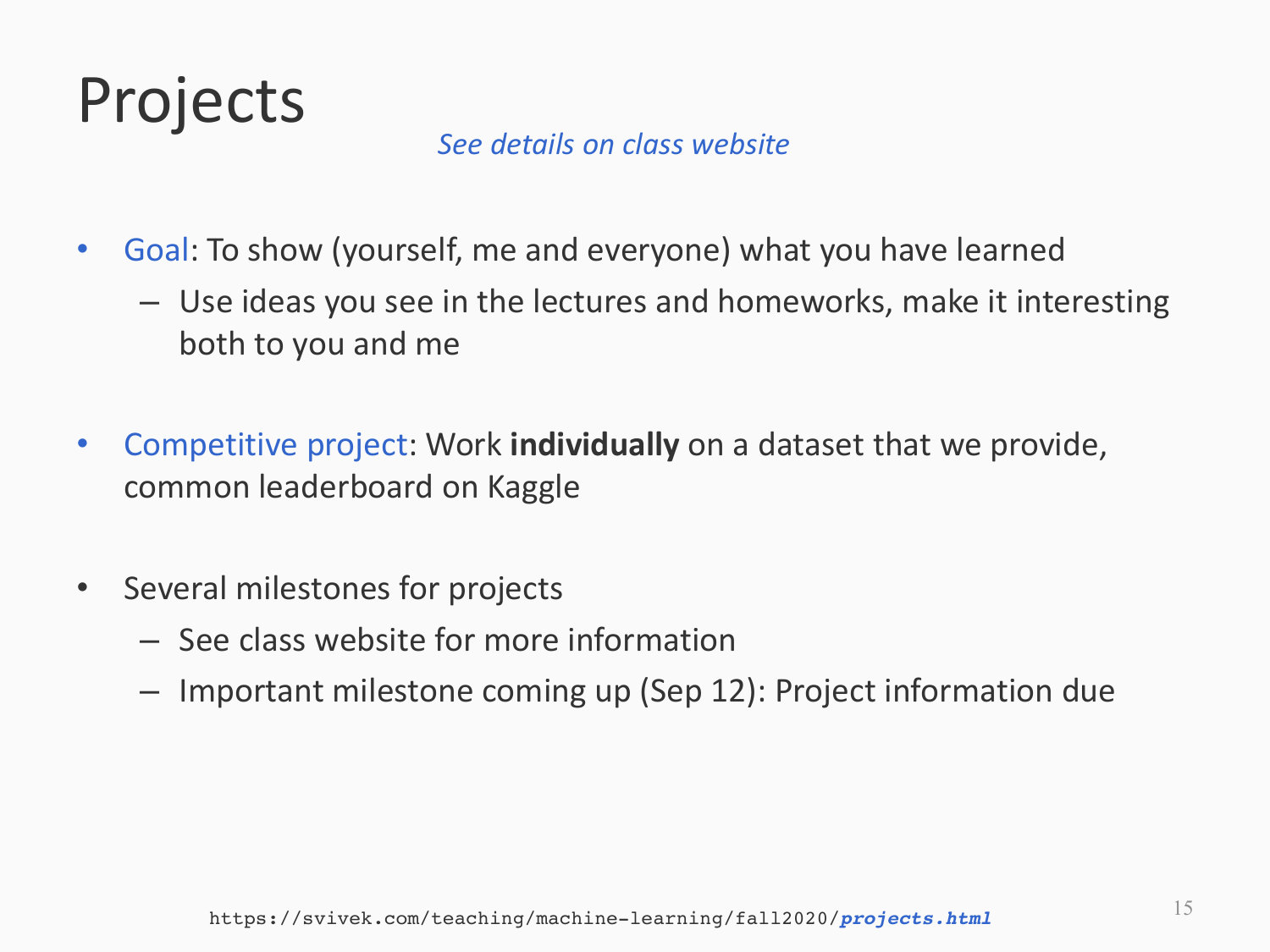#### Class policies See details on class website

### • School of Computing policies

- $-$  This class operates under the school of computing and the college of engineering policies
- Collaboration and cheating
	- $-$  Collaboration is strongly encouraged, cheating will not be tolerated
	- $-$  The School of Computing policy on academic misconduct. See link on the website
	- $-$  Acknowledge sources and discussions
	- $-$  Your submissions (homeworks, text, code, proofs, etc) should be your own. Group submissions not allowed.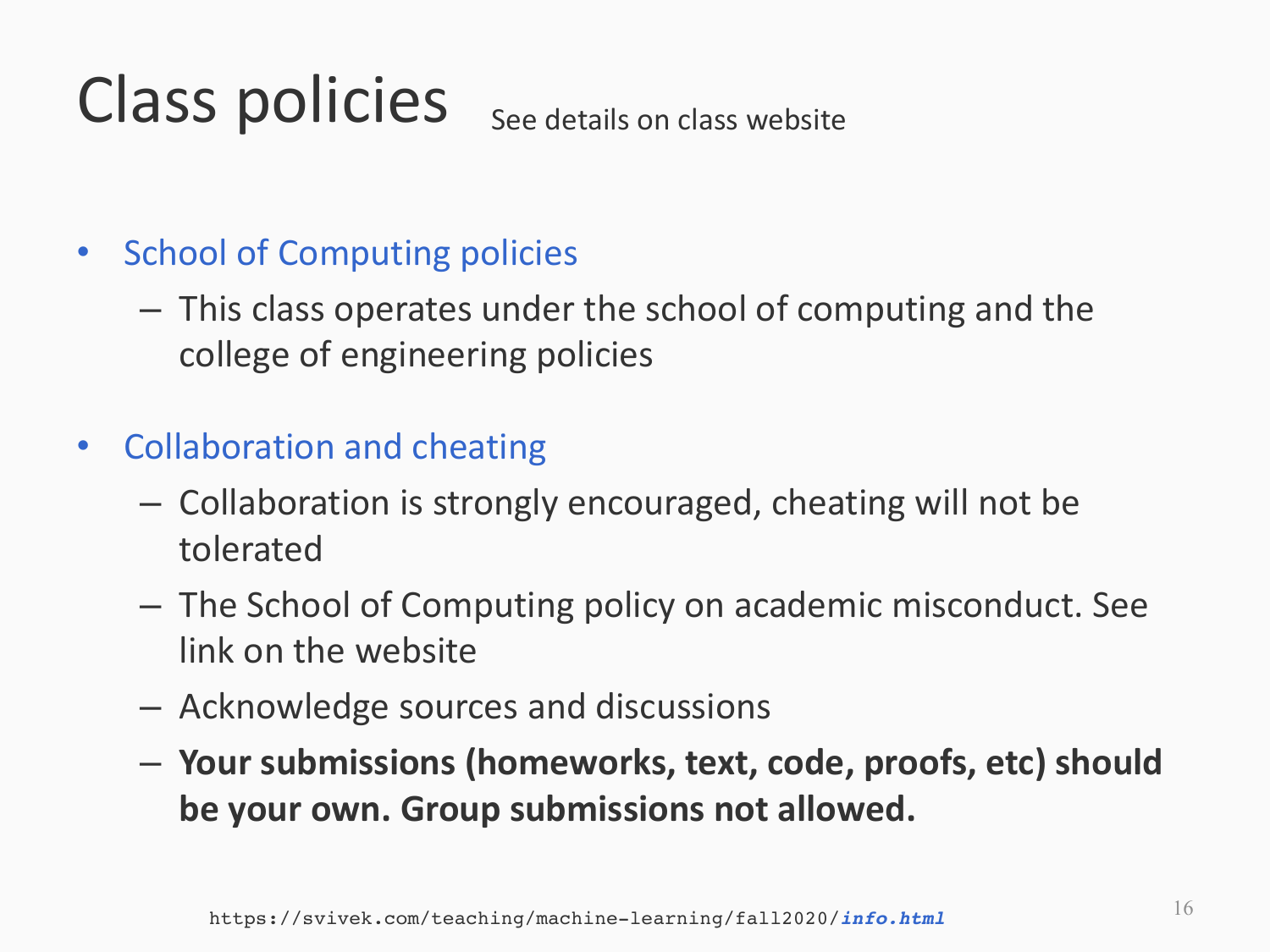#### Class policies See details on class website

- Accessibility and accommodation
	- $-$  If you need any assistance, please contact me as soon as possible
		- Will process via the university's Center for Disability and Access
		- https://disability.utah.edu
- Additional policies and information on class website
	- Safety: https://safeu.utah.edu
	- $-$  No harassment/discrimination on any basis
	- Wellness and health consultation: https://wellness.utah.edu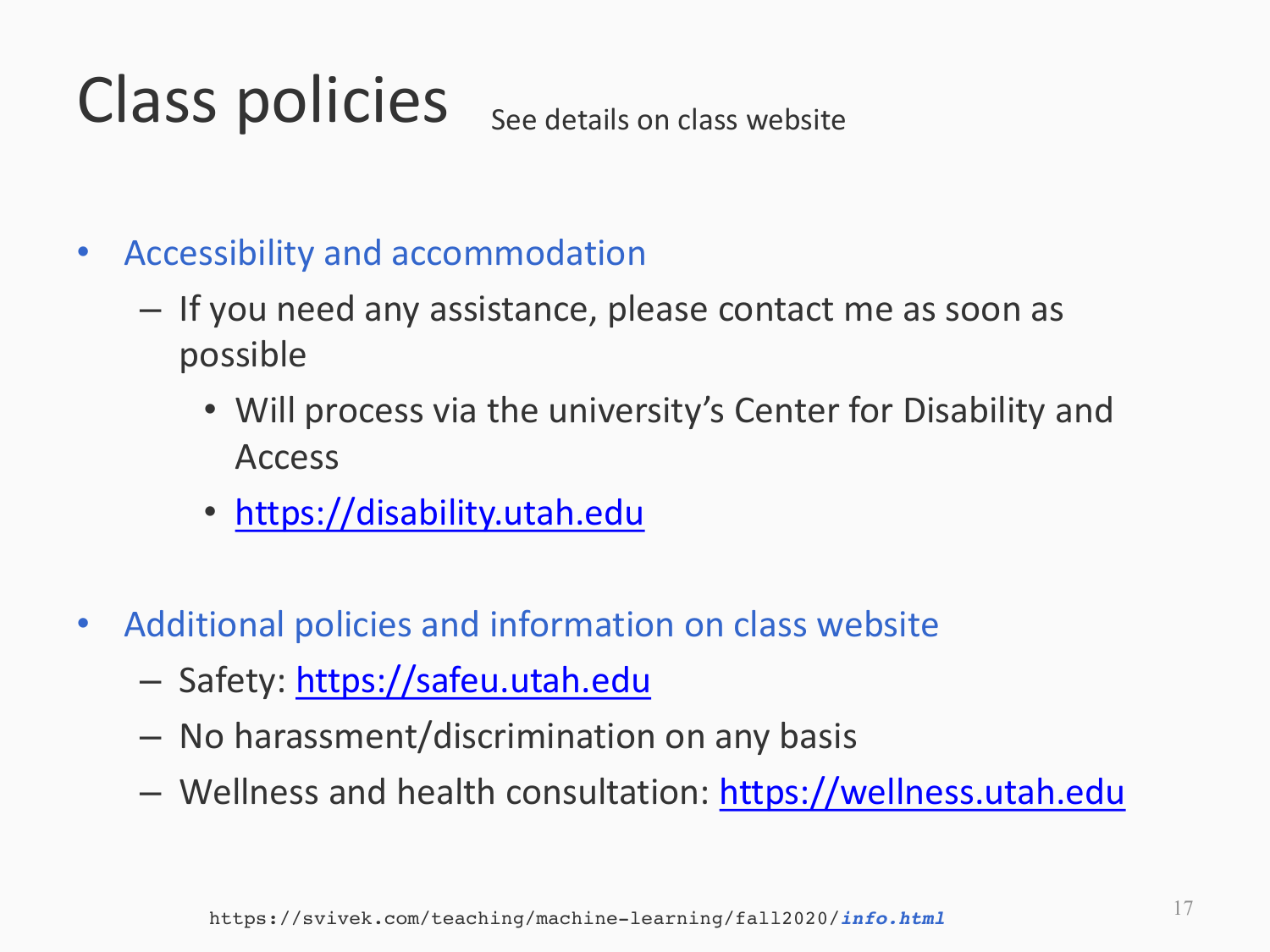# Who are you?

- Class survey available on Canvas
- You can answer it or any part of it if you want
- Goal: To help me design the lectures for you